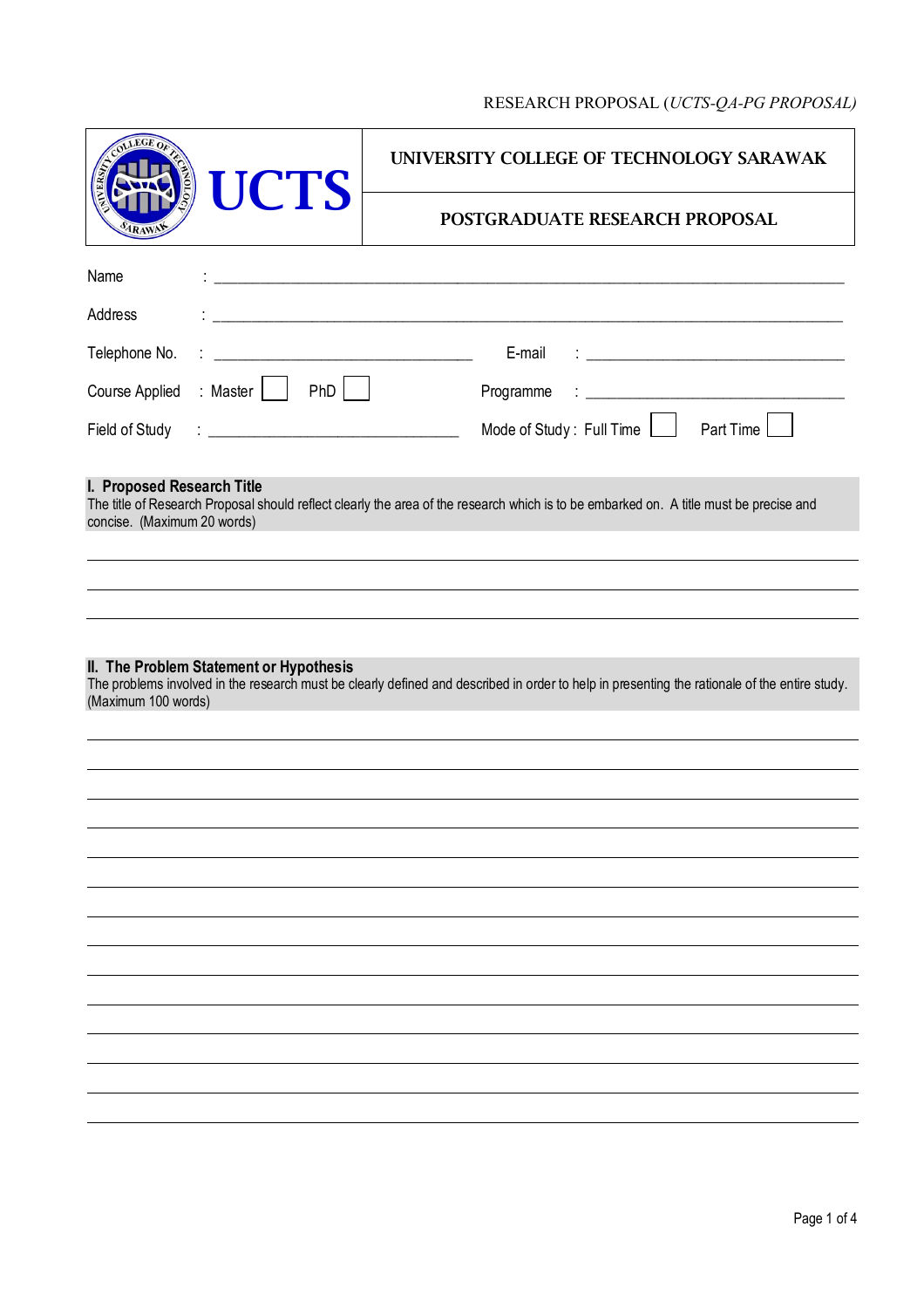### **III. Objectives of the Research Proposal**

The research objective(s) is crucial to ensure the importance and significance of research and to demonstrate clearly the essential nature of research.

## **IV. Literature Review**

Write a critical summary and an assessment of the current state of knowledge or current state of the art in the intended area of investigation. This part of the proposal shall contain an analysis of other associated research works or studies pertinent to the proposed research area. (Maximum 500 words)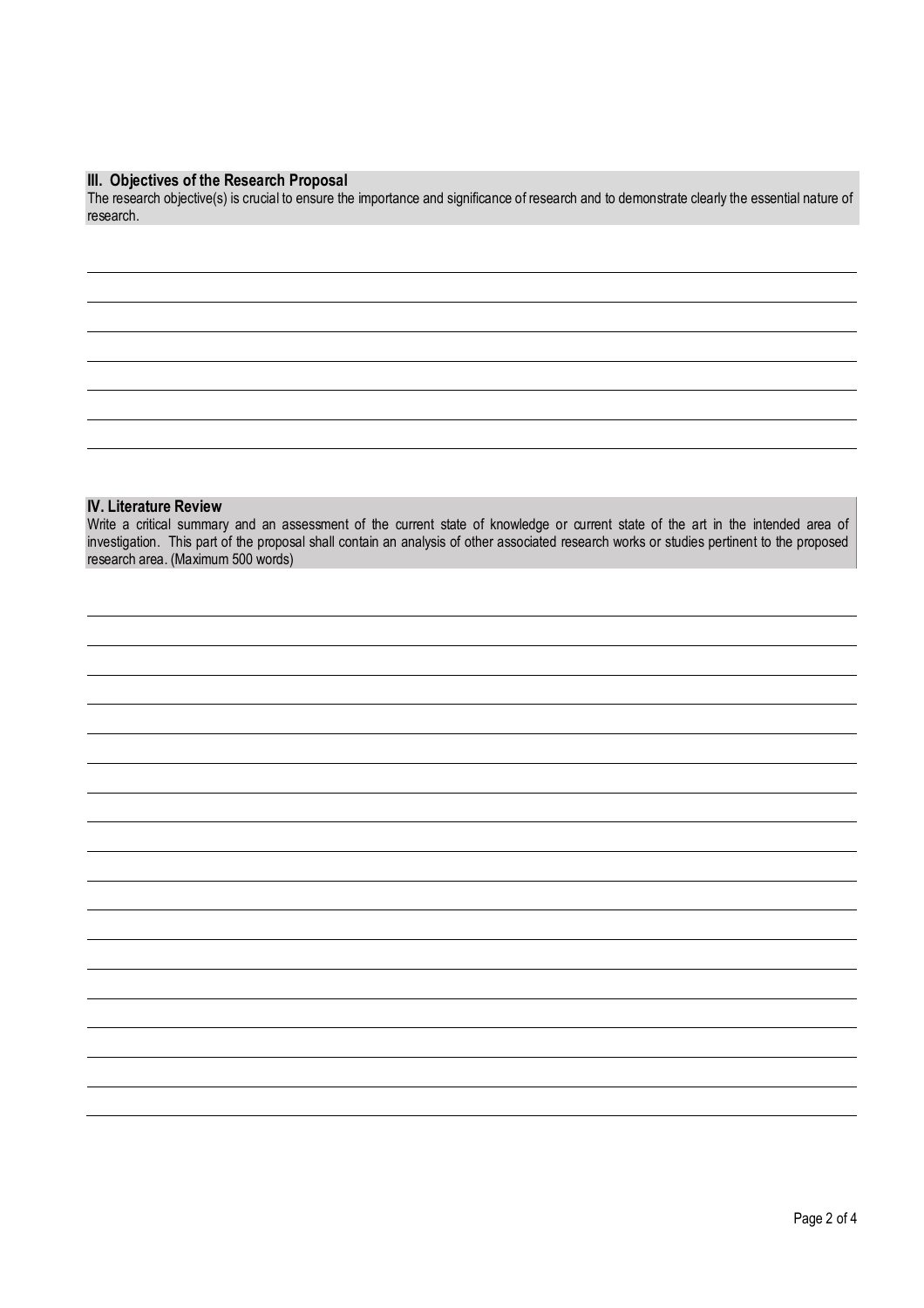## **V. Proposed Research Methodology**

This will require an understanding of alternative research methods known and the approach to be adopted in this particular study. Your description may consist of an outline of research techniques and/or procedures.

### **VI. Expected Reseach/Project Outcome or Contribution of the same**

This would involve a discussion on the expected research findings based on existing literature and information in the area.